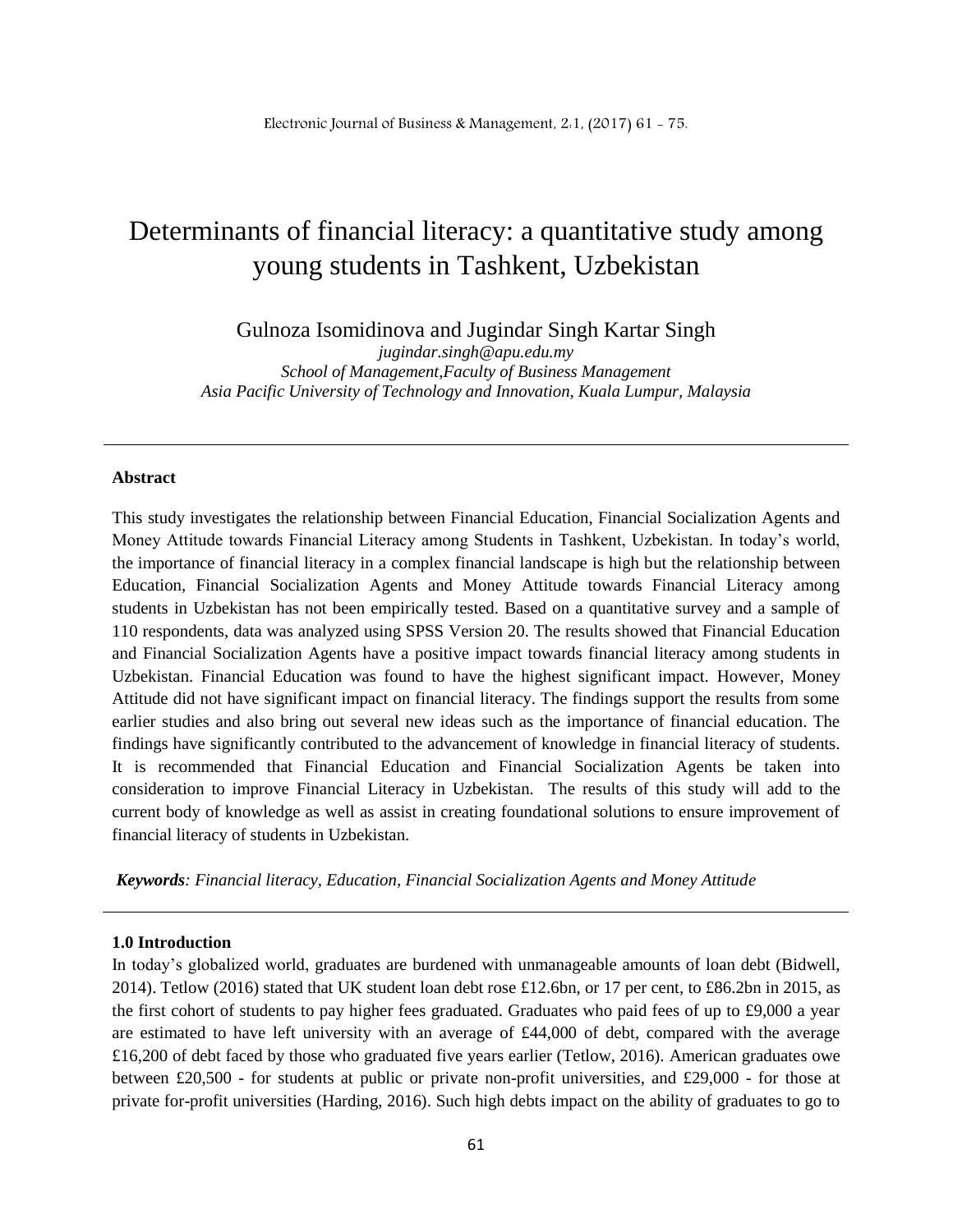graduate schools, to afford a mortgage and other major life decisions (Harding, 2016). Tetlow (2016) further added that the rise in student loan debt balanced out a fall in other household debt and leaves new graduates even more poorly placed than their predecessors when it comes to getting on to the housing ladder.

In addition, credit card debts are also rising. According to the Federal Reserve estimates, nearly half of U.S. households are unable to pay their credit card bills in full each month. These households owe more than \$800 billion in card debt—an average of more than \$15,000 per household (Remi, 2016). To pay it down, individuals must regularly decide how to allocate repayments, above minimum requirements and among their different accounts. This can result in poor credit card behaviors such as not paying off their credit cards debts (Borden et al., 2008). The default in payments may be due to poor long term financial planning, lack of budgeting and lack of understanding the interest costs. In a survey by Sallie Mae (2009), around 84% of undergraduates indicated that they needed more education on financial management topics, 64% would have liked to receive information about financial management topics in high school and 40% would have liked to receive such information as college freshmen. Higher levels of financial literacy may be able to remedy such financial problems faced by students.

Many studies around the world have been emphasizing the importance of financial literacy in an ever increasing complex financial landscape. Past research has found that financial literacy do have important implications towards financial behavior and individuals with low financial literacy are more likely to have problems with managing debt (Lusardi and with Tufano 2009). A study by Stango and Zinman (2007) found that individuals' with low financial literacy are less likely to plan for the future. Therefore, as stated by Bernanke (2006), financial literacy is important for all individuals including students to make sound financial decisions. Nan Morrison, President and CEO of the Council for Economic Education (CEE) asserted that there is a need for increased financial education and financial literacy is not a negotiable skill in today's world (Sloan, 2012). Financial literacy will enable individuals to process economic information and make informed decisions about financial planning, wealth accumulation, debt, and pensions (Lusardi and Mitchell, 2014). Hence, financial literacy is expected to be useful for students to make sound short term and long term financial decisions.

Currently, the financial landscape has changed considerably and it is becoming more complex with introduction of several financial services and products. However, customers do not have enough knowledge and skills in order to use the financial products and services to their advantage (Ansong & Gyenare, 2012). A study by Lusardi, Mitchell and Curto (2010) found that financial literacy is low and less than one-third of young adults possess basic knowledge of interest rates, inflation and risk diversification. Individuals find it difficult to take decisions regarding their personal finance issues and often make mistakes during their financial choices (Beckmann, 2013). Therefore, a vital task for every country is to create the financial programs and help an individual to make deliberate financial decisions.

Many countries have already paid attention to the financial literacy among their population and are promoting financial literacy by imparting financial education (Bhushan & Medury, 2013). Moreover, developed countries have realized that, under current economic conditions, it is important to ensure that financial skills of people are higher than ever (Sucuahi, 2013). In today's environment, financial skills are needed to grow the personal well-being as well as the country`s economic growth (Sabitova, & Muelller, 2015). A financially illiterate society can create several problems in the economy of the country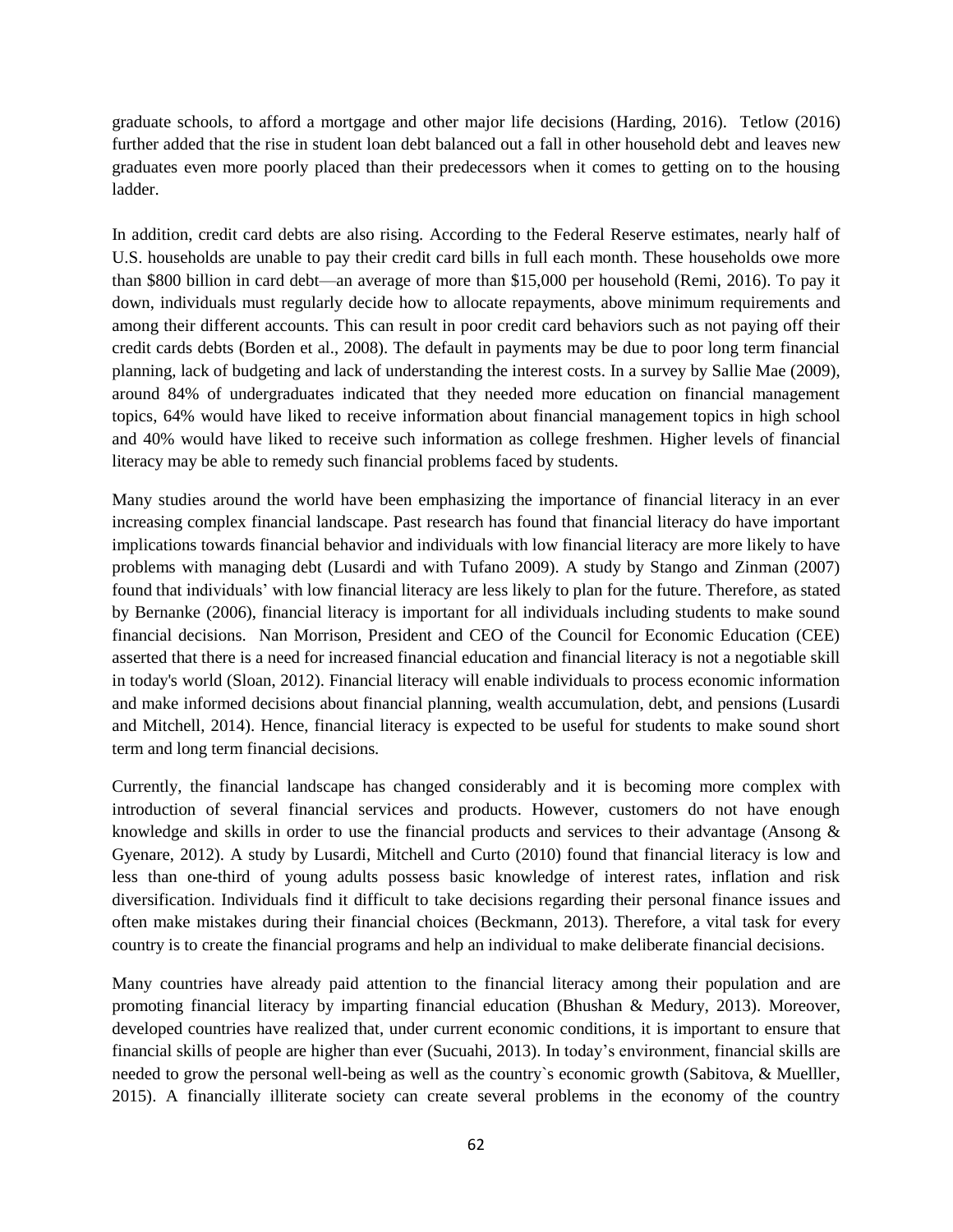(Arrondel, Debbich & Savignac, 2013). Hence, better financial knowledge and skills is important both for individuals and the country`s economy towards achieving economic growth. Uzbekistan is also taking steps to develop the young generation to be financially literate. In addition, financial literacy of individuals in Uzbekistan is low due to the past practices by the Soviet Union regime where the population was discouraged to undertake personal planning due to limited financial opportunities (Amerova, 2010). Since 2010, the government of Uzbekistan has been focusing on raising financial literacy among the younger generation. From those projects, significant improvement of financial behaviors among the younger generation is expected in terms of planning house budget, borrowing, savings and effective use of financial services (Uzbekistan-Ministry of Finance, 2014).

There are robust ongoing discussions among governments and financial community leaders relating to financial security that can only be achieved when the population of the country is considered to be financially literate (Lusardi & Mitchell, 2006). However, until now, there is lack of research relating the financial literacy of students in Uzbekistan. Therefore, there is a necessity to investigate the determinants of financial literacy and to realize the importance of financial literacy among students. The relationship between Financial Education, Financial Socialization Agents and Money Attitude towards Financial Literacy among students in Uzbekistan is still unclear. There exists a theoretical gap in the relationship between Financial Education, Financial Socialization Agents and Money Attitude towards Financial Literacy among students in Uzbekistan. Therefore, this research is to investigate factors that influence the financial literacy of students in Uzbekistan. Based on the research results, the author will be able to provide sound recommendation for the future development of financial literacy concepts.

# **2. Literature Review**

# *2.1 Financial Literacy*

There is ongoing discussion among researchers on the concept and definition of financial literacy. Financial literacy, financial education and financial knowledge often have been used interchangeably in academic literature as well as in media. Kozina & Ponikvar (2015) defined financial literacy as components of human capital that is used in financial activities to increase an individual`s financial wellbeing. According to Mahdzan &Tabiani (2013), financial literacy is basic skills and knowledge that individuals need in order to survive in a modern society. Additionally, Krechovska (2015) stated that the definition of financial literacy includes ability to secure personal income, capability to make decisions on expenditures, understanding consequences of personal decision on current and future income and orientation on the job market. Financial literacy can be defined a measuring how well an individual understands and apply personal financial skill or financial related information in their life (Ibrahim, Harun & Mohamed Isa, 2009). Lusardi and Mitchell (2014) defined financial literacy as "people's ability to process economic information and make informed decisions about financial planning, wealth accumulation, debt, and pensions". According to Remund (2010), the four most common operational definitions of financial literacy are budgeting, saving, borrowing and investing Several other scholars frame the financially literate as people who "successfully manage debt" while making financial decisions that reflect their personal values (Stone, Weir, and Bryant 2008).

Therefore, there is no standard definition of financial literacy. Some studies include knowledge of financial literacy and others stated that that to be financially literate, people must be able to make informed financial decisions. Based on the most basic definition, financial literacy relates to a person's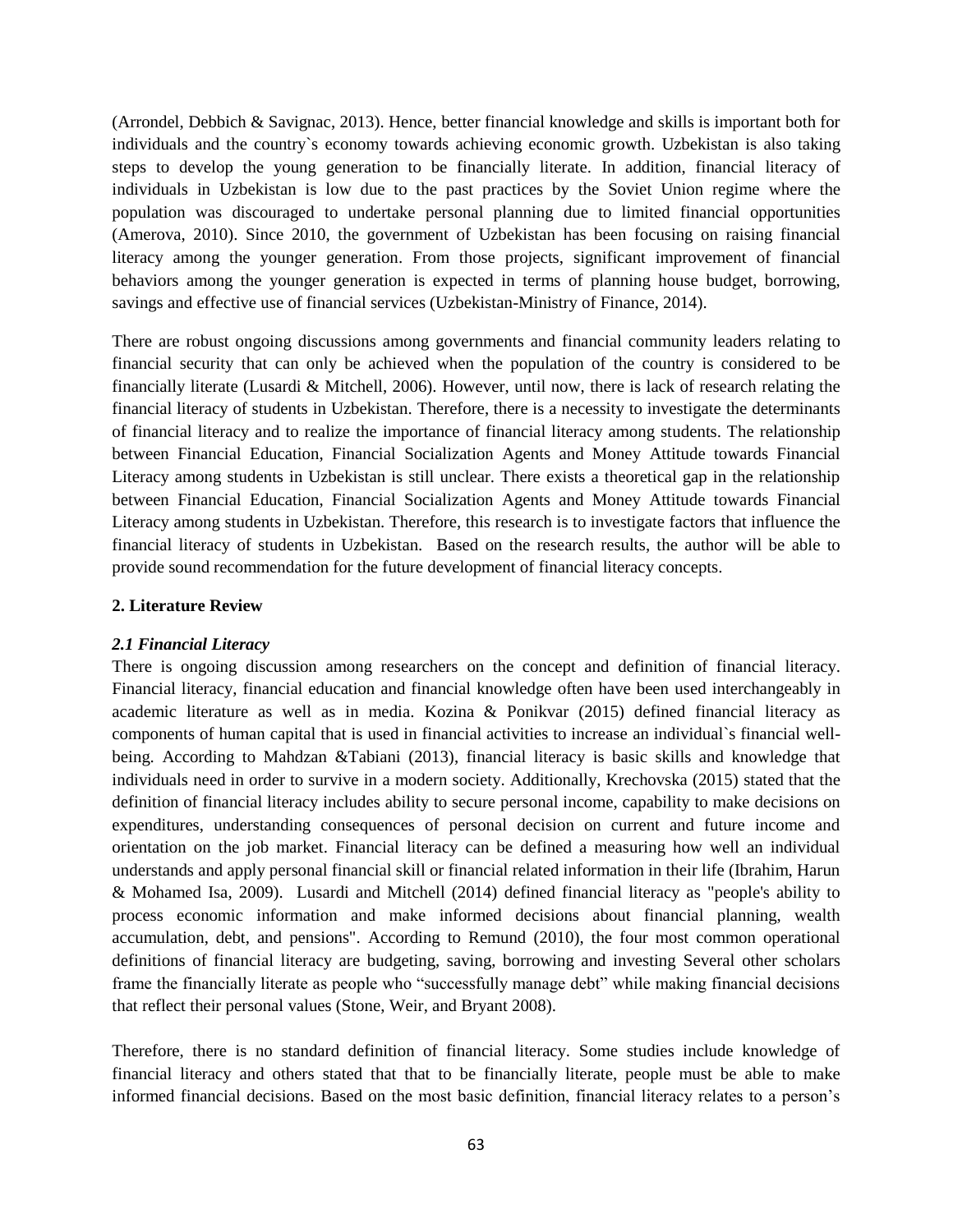competency for managing money (Remund, 2010). Financial literacy is not just convenience or knowledge that everyone has, but an indispensable survival tool that individual`s must have in order to survive in today's modern society (Jacob, Hudson & Bush, 2000). Knowledge is the most obvious and most common component of the many conceptual definitions of financial literacy (Remund, 2010). As stated by Remund (2010), officials, financial experts and consumer advocates have used the phrase loosely to describe the knowledge, skills, confidence and motivation necessary to effectively manage money. As stated by Remund (2010), the existing conceptual definition speaks of ability, knowledge and skills, but makes no attempt to articulate what aspects of money management actually constitute a person's financial literacy. Financial literacy officials and advocates have not agreed to operational definitions, leaving researchers free to define and measure financial literacy (Remund, 2010). Therefore, financial literacy has several definitions in existing research.

## *2.2 Financial Education and its relationship with Financial Literacy*

According to Peters (2010), education is the development of knowledge, character and skills of individuals. According to Wagner (2015), financial education is studied in three ways. The first way estimates how financial education affects the financial literacy scores of individuals. The second way studies the effects of financial education on different short-term financial behaviors. The third way estimates the effects of financial education on different long-term financial behaviors. Past research by Gale and Levine (2010) stated that there the four approaches to financial education. The four approaches are employer-based, school-based, credit counseling, or community-based and all the four approaches do not have clear results relating to their effectiveness (Gale and Levine, 2010). Hilgert, Hogarth, and Beverly (2003) stated that financial behaviors may be hierarchal and that some behaviors may be more affected by financial knowledge. Remund (2010) further added that being financially literate should not be just focused on understanding financial concepts but also include the ability to manage personal finances. On the contrary, past research by Lusardi and Mitchell (2014) showed that there is limited evidence showing the effectiveness of financial education. Therefore, more research is needed to address the gap that exists in existing literature.

Financial education in schools is being widely studied to improve student understanding of personal finance and financial literacy. Financial education is any program, knowledge and skill that addresses the financial concepts and topics that educate and improve students financial literacy (Zaimah et al., 2013). Gillen and Loeffler (2012) conducted a survey on students who took the high school personal finance curriculum and found that, more than 60 percent of the respondent`s self-financial behavior improved after taking financial curriculum and they had made changes in their spending behavior. A study by Asarta, Hill, and Meszaros (2014) that uses the Keys to Financial Success curriculum (called the Keys) to assess high school students' financial literacy showed that the curriculum increased students' financial knowledge and there was a 61 percent change between the pre-test and post-test. The results of a test by Varcoe et al. (2005) using the Money Talks curriculum in high schools showed that students are financially illiterate but improve with instructions. Danes and Haberman (2007) carried out another study to investigate the effects of a personal finance curriculum increasing a teen's financial literacy curriculum. The results of the study by Danes and Huberman (2007) reported that almost half of the students gained in their financial knowledge. The outcome of both studies showed that financial education improves financial behaviors. Another study by Danes, Rodriguez, and Brewton (2013) showed that the curriculum had positive effects on financial behaviors and financial knowledge. This study by Danes, Rodriguez, and Brewton (2013) reported behavior changes rather than intentional behavior changes.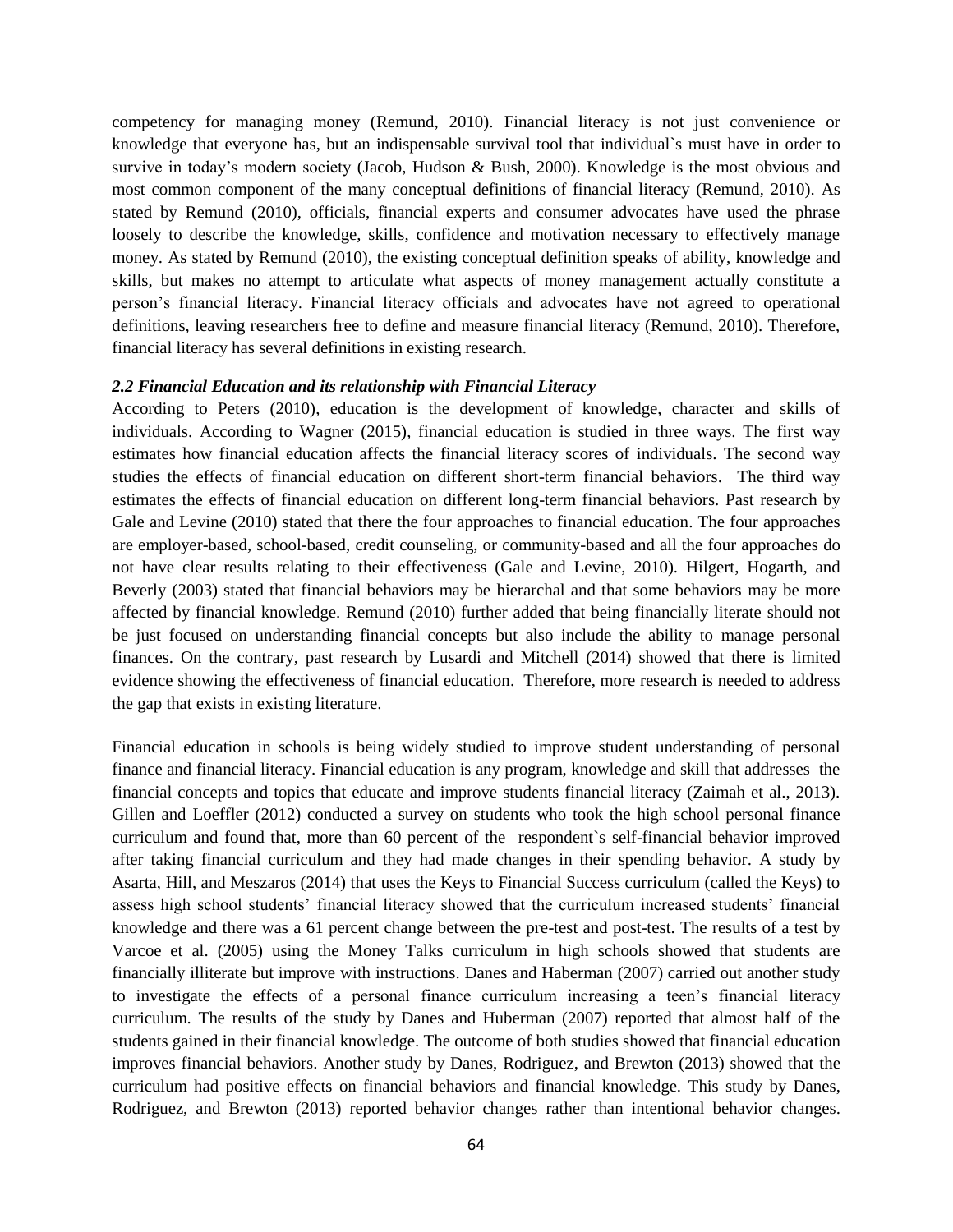Another study by Peng et al., (2007), showed that college personal finance course increases the individual's investment knowledge which then increases the likelihood of saving. Therefore, financial education empowers individuals to take their financial decisions in a better way (Vyvyan, Blue & Brimble, 2014). Most of the past research showed that financial education in schools had a positive impact on financial literacy.

Based on the above literature review, it can be concluded that financial education influences the level of financial literacy among younger generation. In order to establish the relationship between financial education and financial literacy, the following hypothesis was formulated and tested in the present study.

# *H1: Financial education is positively related to financial literacy of students*

# *2.3 Financial Socialization Agents and its relationship with Financial Literacy*

Previous research has shown that people obtain financial knowledge not only from financial educational networks but also from interactions with socialization agents such as family, friends, media and schools (Curto, 2010). Generally, the main agents for student`s socialization are family members, peer group, school friends and social media. The socialization agents are encountered throughout a person's life cycle. Results of a study by Wagner (2015) found a positive relationship between financial social learning opportunities and saving and budgeting. The study by Wagner (2015) also found that financial behaviors are increased through an increase in the frequency of engaging in a social learning opportunity. Thus, children through observing their parent's, peers and other family member's participation in a financial practice are able to learn any knowledge and skills easily by receiving direct instructions (Bowen, 2002).

In social environments, students interact with parents, peers, friends and employers. Researchers have shown that social environments can have an effect on individuals' behaviors. Clarke et al. (2005) found that the financial role takes place most often from parents. From the early days, it was found that, parents play a key role in the socialization of their children. Hence, researchers (e.g., Sabri, 2011; Jorgensen, 2007) found that parents play a significant role in influencing their children`s financial behavior. Calamato (2010) stated that 87% students learn how to manage money from their parents and added that nearly all teenagers learn about personal money management from their parents. Additionally, Peng et al. (2007) stated that, parents are always an umbrella that protects children and the parent is a role model which shows the right direction to children. Shim et al. (2010) found that the role played by parents is more significant than the role played by financial education of students in schools. Parents always influence their children cognitively through direct teaching reinforcement and purposive modeling (Peng et al., 2007). As stated by Wagner (2015), students who had more opportunities to discuss and observe their parents and peers were more likely to save and budget. Hence, this shows how family has a great influence on the financial behavior of individuals.

On the other hand, Hee, Hyun & Grable (2012) mentioned that family communication about financial matters declines with age, but peer communication increases with age. This means that, parental influence towards financial literacy of children slowly grows weaker over time while influence of peers grows stronger. As a child grows older, she or he will be exposed to various socialization agents. The children will learn about money management through interaction with these agents. Shim et.al (2010) reported that, despite the attitudes and actions of parents, a strong peer influence exists in the youth's gambling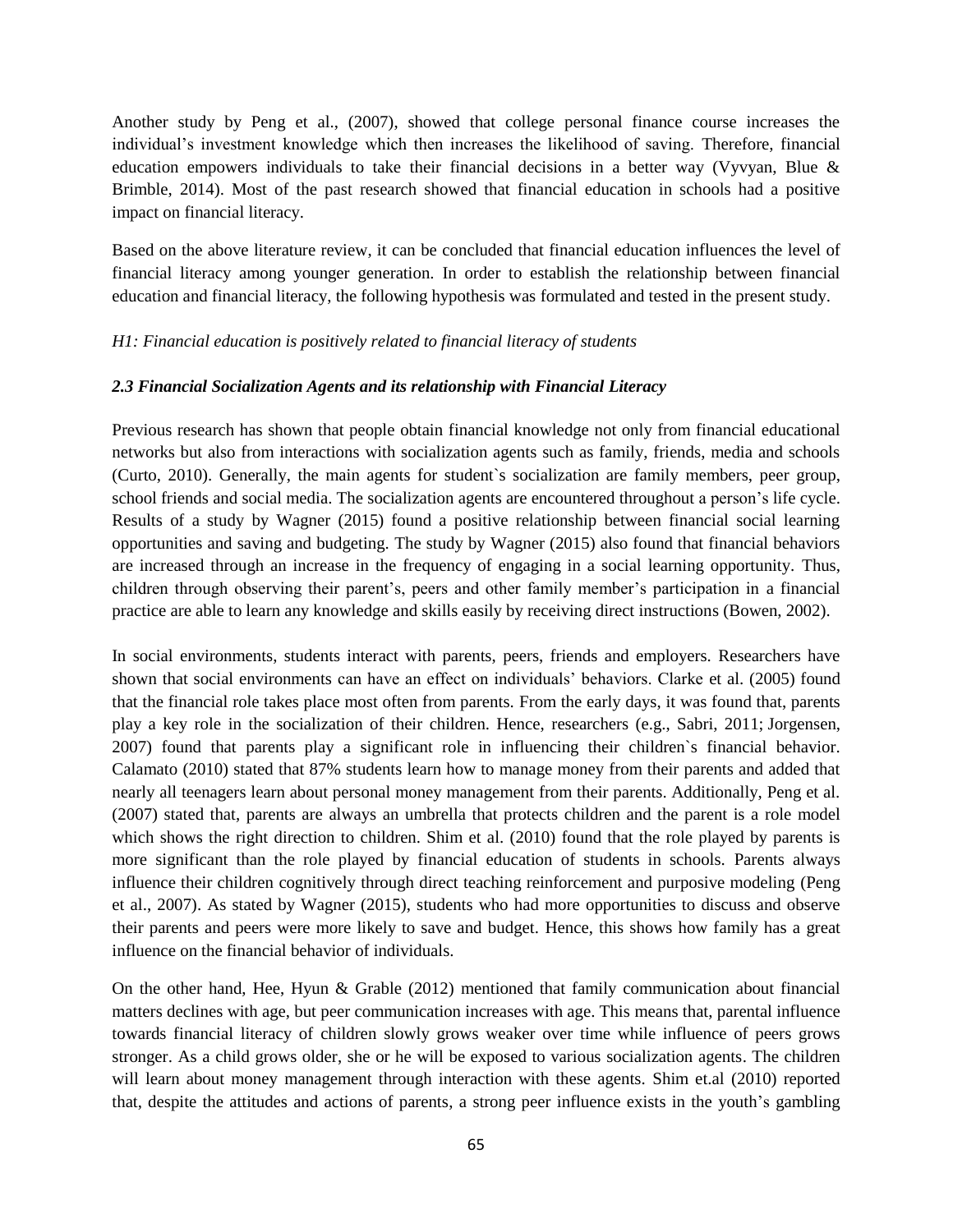behavior. Duflo and Saez (2001) found that peers play an important role in retirement savings decisions of individuals. Hence, by being surrounded by financially literate peers, an individual will automatically reciprocate and will educate himself to follow his peers.

Another, research conducted by Lyons et al. (2006) reported that, 33 percent of students use media as a means to seek financial knowledge. Newspapers, television, and the social media advertise and provide information which can influence saving behavior (Ismail et al., 2011). Past research shows that the amount of time television is viewed is positively related to an individual's saving behavior, materialistic attitudes and financial attitude of the students. As stated by Ismail et al. (2011), television, newspaper and the Internet are usually used to place advertisements that can influence the saving behavior. Likewise, Chan & McNeal (2006) have also emphasized that, parents, peer groups, school and media are the most important agents of consumer socialization agents and they have high influence on financial attitude of the students. Based on the above literature review, it can be concluded that socialization agents influences the level of financial literacy among younger generation. In order to establish the relationship between socialization agents and financial literacy, the following hypothesis was formulated and tested in the present study.

# *H2: Socialization agents are positively related to financial literacy of students*

# *2.4 Money Attitude and its relationship with Financial Literacy*

Today, attitudes towards money and the meaning of money have become important topics for scholars in the area of finance, economics and consumer's psychology (Dowling, Corney & Hoiles, 2013). Due to the increasing significance of money in an individual's life, it is important to understand their attitude towards money. As stated by Taneja, (2012), money is same universally but it's the individual's attitude towards money that makes the difference. Taneja (2015) conceptualized money attitude as one's perception about money and an individual's attitude delineates his or her behavior in money matters. According to Taneja (2015), attitude encompasses preservation of social status as well as personal contentment. The individual's money attitude may determine his or her money behavior. Based on past research, an individual's attitude towards money can be acquired through know-how, edification, specialization, and financial behavior (Furnham & Argyle, 1998). Attitudes also influence the feelings, thoughts and consumer's decision making process (Zhang  $\&$  Kim, 2013). Thus the understanding of money attitude, factors determining attitude of an individual towards money and measurement of money attitude is important (Taneja, 2012). A student's attitude towards money may shape their financial literacy. Therefore, having a positive attitude towards money will influence student`s behavior to gain more financial knowledge and financial literacy whereas, negative money attitude will lead to poor management of personal finances (Sohn et al., 2012).

An individual's attitude towards money depends on various factors such as such as individual's childhood experiences, education, financial and social status (Taneja, 2012). Depending on these factors, the attitude towards money varies from individual to individual. Parents can play an important role and a study by Grable & Joo (2001) found that money attitude is related to children being open about their financial situation with their parents. Money attitudes may be related to self- direction and values. How students value money and seek knowledge on how to manage their income may activate their intention to acquire skills required and better knowledge in area of managing finance (Hayhoe et al., 2000). An individual's self-confidence and perception towards money are also important. Kidwell & Turrisi (2004) research on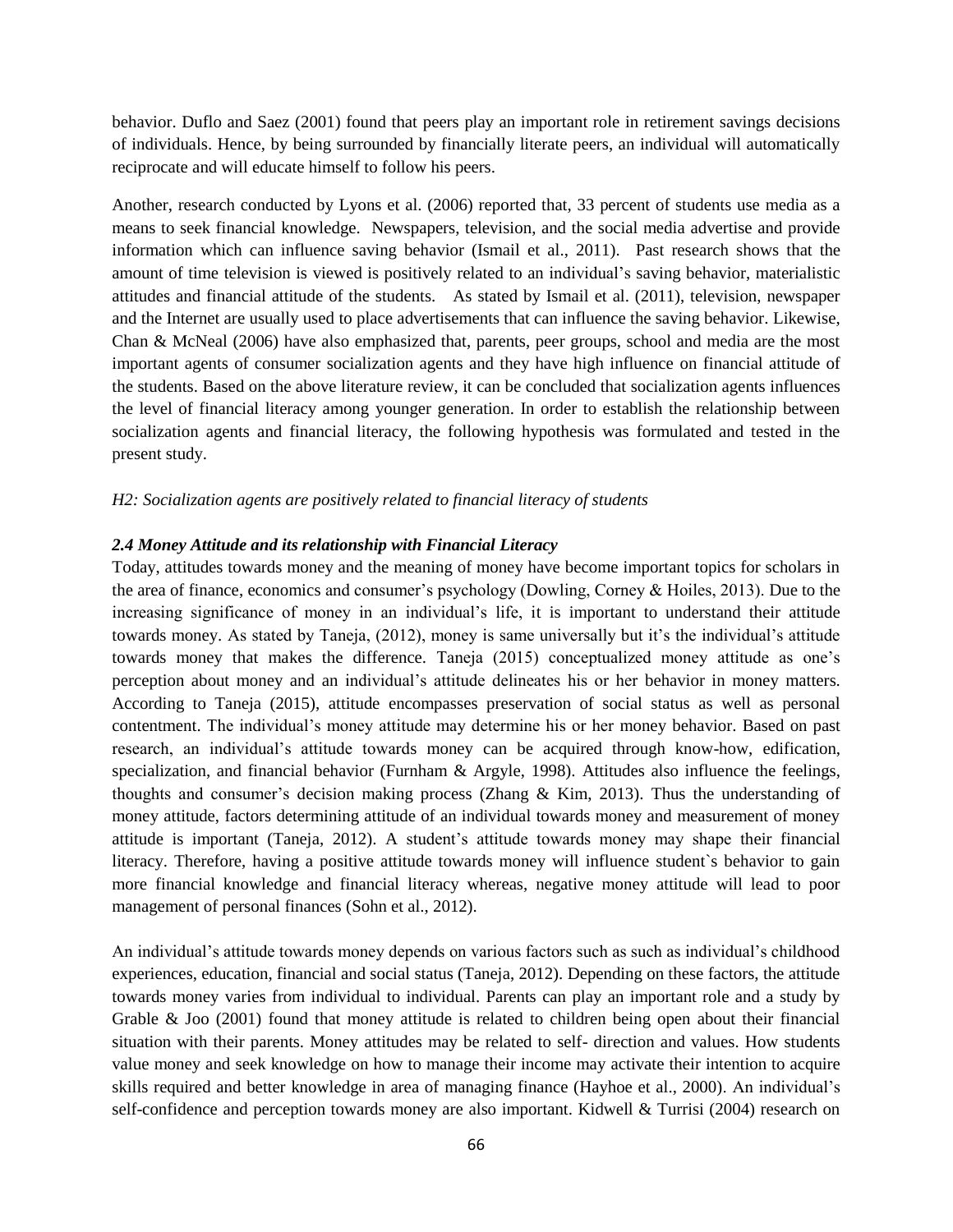the budgeting tendencies of students found that students with high confidence and skills to manage a budget were able to justify reasons for managing budget and they perceived money as normative expectances. On the contrary, students with low control of their budgeting relied more on their emotional feelings towards budgeting rather than cognitive beliefs. A study by Roberts and Jones (2001) found how attitudes about money affected credit card behaviors of students. The study by Roberts and Jones found that student use of credit cards was positively related with compulsive spending. Another study by Lyons (2008) on credit at-risk credit card behaviors found that students with credit card balances of \$1000 or more, were delinquent on their credit card payments, reached their credit card limit, and only paid off their credit card balances some of the time or never. Another study by Worthy, Jonkman, and Blinn-Pink (2010) found that that students with higher sensation-seeking skills tended to have more problematic financial behaviors. Studies also found that money attitude positively affects to the level of the financial literacy among students (Soroshian & Teck, 2014). The above findings support the relationship between attitude and financial literacy of individuals. Therefore, based on the above literature review, it can be concluded that money attitude influences the level of financial literacy among younger generation. In order to establish the relationship between money attitude and financial literacy, the following hypothesis was formulated and tested in the present study.

*H3: Money attitude is positively related to financial literacy of students*

# **3. Methodology**

# *Research Design and Conceptual Framework*

This is an explanatory research to establish causal relationships between variables. The emphasis here is on studying to explain the relationships between Financial Education, Socialization Agents and Money Attitude towards Financial Literacy as shown in Figure 1(Saunders, Lewis & Thornhill, 2012).



## **Figure 1 Research Framework**

This was a cross sectional research using survey where the primary purpose was to identify the relationship between the variables. Primary data was collected using a questionnaire as there is no secondary data available. This is a quantitative research where self-administered questionnaires were administered electronically using the internet or delivered by hand to each respondent and collected later (Saunders, Lewis and Thornhill, 2012).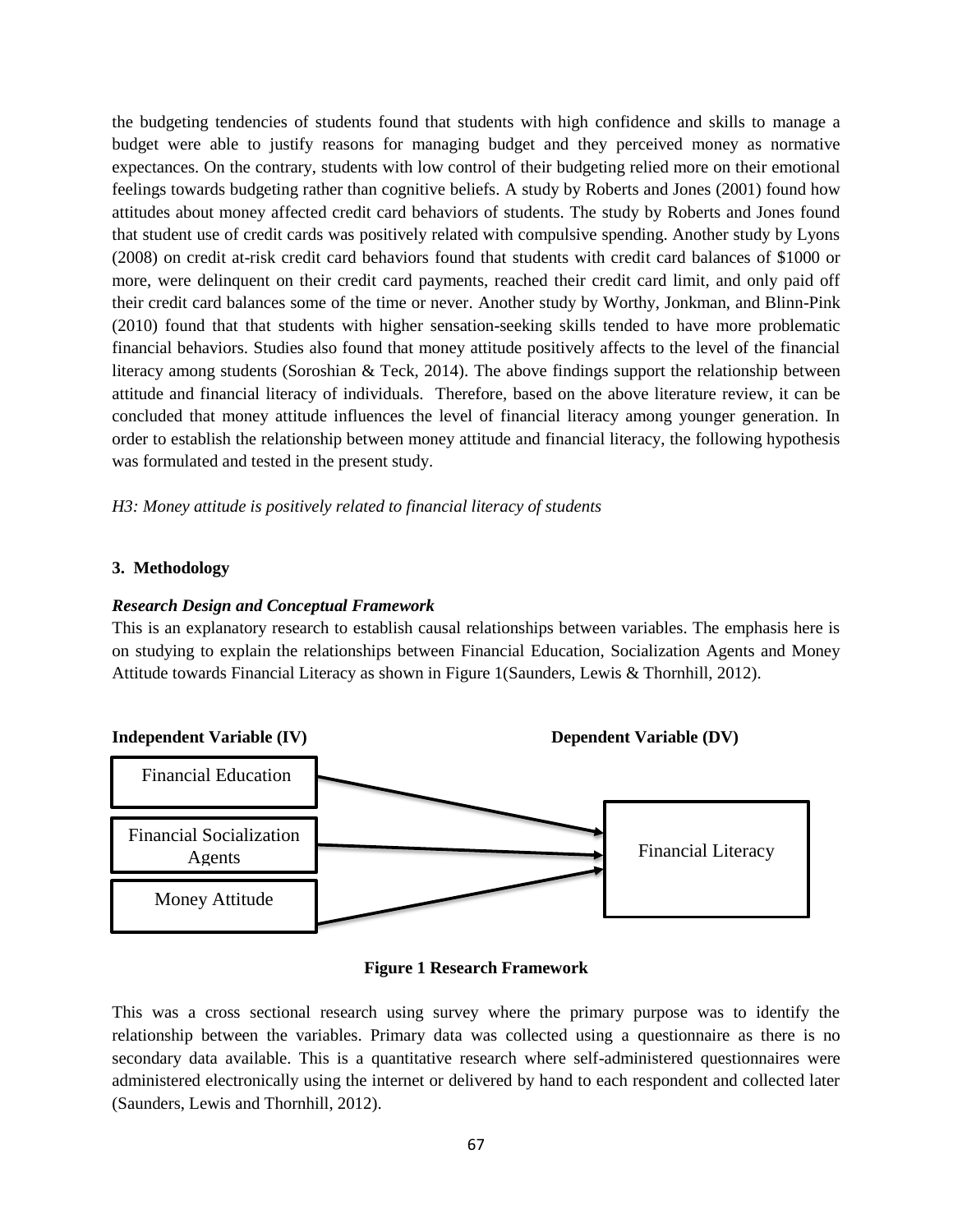## *Sampling Technique and Sample Size*

The target population in this research covered all university students in Uzbekistan. A survey method was used to collect data using a self-administered questionnaire. Due to time constraints, the sample size for this survey was set at 110 respondents. Non-probability convenience sampling was used and this involves selecting random sampling units that are the easiest and fastest to obtain for the research sample (Saunders, Lewis & Thornhill, 2012).

# *Instrumentation*

Self-administered questionnaire was used to collect virtually all data that was analyzed by computer (Saunders, Lewis, Thornbill, 2012). There were two parts in the questionnaire. In Section A, four demographic variables were included. The second part encompasses questions on the independent and dependent variables. The questions were adopted and adapted from past research (Albeerdy & Gharleghi, 2015; Shim et al., 2010; Tang, 1995). The fixed alternative questions required the respondents to choose the best answer based on a five- point Likert-type scale. The questionnaire was administered electronically using the Internet- mediated questionnaires. A total of 300 questionnaires were distributed through mail and only 110 questionnaires were received after follow up.

#### *Reliability and Validity*

Reliability is the extent to which a variable is consistent in what it is intended to measure (Hair, Black, Babin, Anderson & Tatham, 2006). Validity addresses whether the research measures what is said would be measured (Pallant, 2005). The Cronbach`s alpha coefficient for the dependent variable was 0.690 and Cronbach`s alpha of the 4 items of Financial Education was 0.793, Cronbach`s alpha for Financial Socialization agents was 0.602 and the result of Cronbach`s alpha for 4 items in last independent variable was 0.638. The Cronbach`s alpha value was above 0.6 and this is considered acceptable (Pallant, 2005). Pilot testing of the questionnaire was done and this provided with some idea of the questionnaire's face validity (Saunders et al., 2012). Experts were asked to comment on the representativeness and suitability of the questions (Saunders et al., 2012).

#### *Data Analyses*

Normality testing, correlation and multiple regression analysis were undertaken. Descriptive statistics was used to describe the respondents and to check the central tendency and dispersion. The range, mean, median, standard deviation, skewness and kurtosis gives the researcher clear information of how respondents have reacted to the questions in survey and how good the measures are (Sekaran, 2003). Furthermore, Pearson Product- Moment Correlation Coefficient was conducted by the researcher in order to identify and test the correlation between two variables. Multiple Regressions was used to address a variety of research question and provide information about the model as a whole and the relative contribution of each variable that made up in the research (Pallant, 2005). Multiple regression analysis was used to test the hypothesis as there was a single dependent variable (Hair et al., 2006).

#### **4.0 Findings**

The sample of respondents included 56.36 % (n=62 male) and 43.64% (n=female). The respondents age included 11.82% (n=13) below age group 18-19, 75.45 % (n=83) between the age range of 20-25, 10%  $(n=11)$  between the age range of 26-35. The majority of the respondents were Bachelor's degree students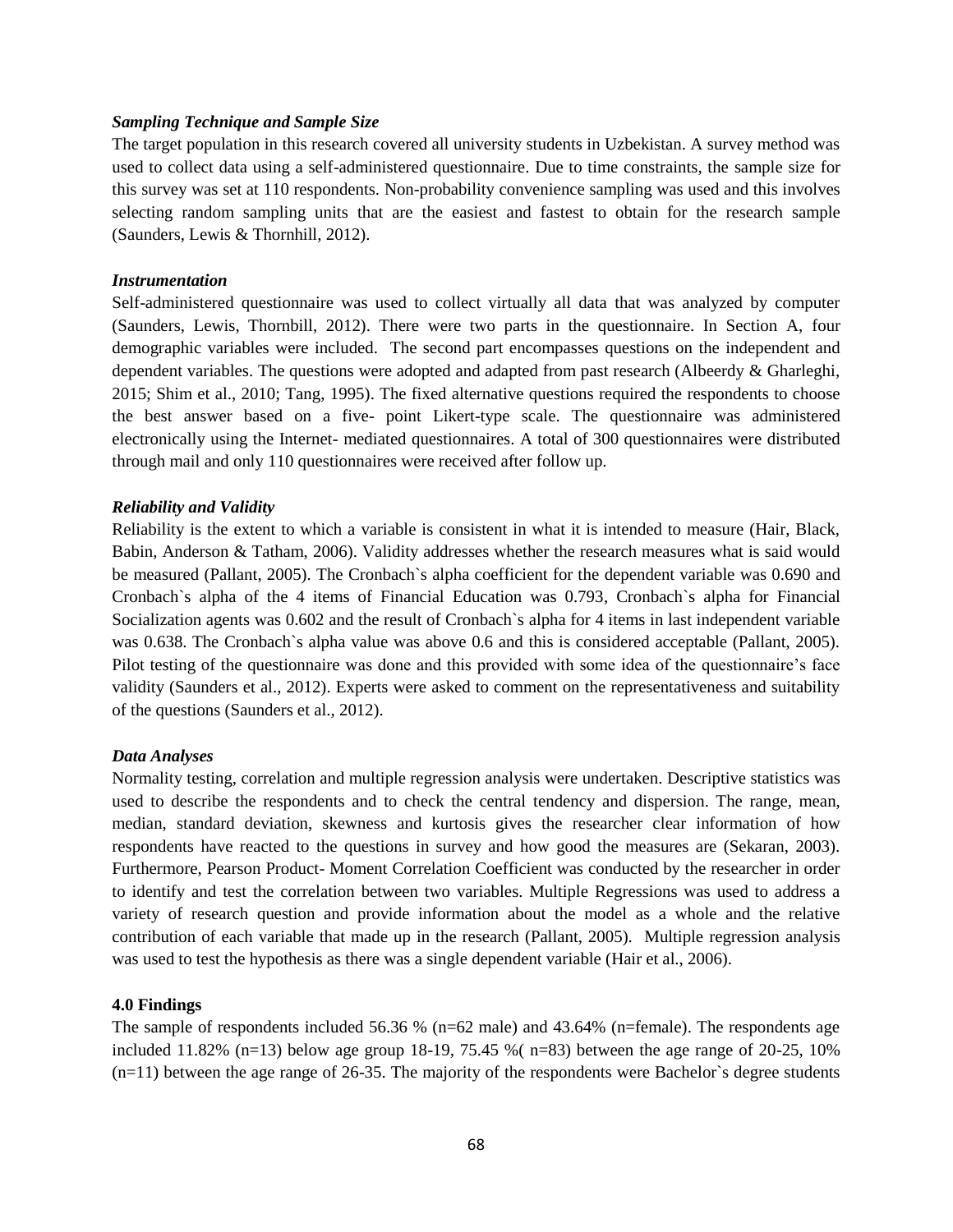with the highest percentage of 78.18 and only 7 students out of the 110 were master's degree. The majority of respondents were studying in business management (32.72 %).

As shown in Table 1, all the bivariate correlations between (IVs) and the (DV) were positive. The Pearson's bivariate correlation showed that the correlation between the IVs and DV was supported. The strongest positive relationship between dependent variable and independent variable was Financial Education ( $r = .639$ ). This represents a high positive correlation and suggests that there was a strong relationship between financial education and literacy. An increase in financial education will result in a high increase in the Financial Literacy of students. Financial Socialization Agents has strong positive relationship with Financial Literacy ( $r=0.605$ ). Money Attitude has a slightly weaker positive relationship with Financial Literacy. All the correlation coefficient was also statistically significant at the 0.01 level (2-tailed). At the 0.01 level of significance, it means that odds in this case of a chance occurrence were very low.

Literacy Education. Socialization Attitude Literacy 1.000 .639\*\* .605\*\*. .584\*\* Education  $.639^{**}$  1.000 598\*\* 556\*\* Socialization .605<sup>\*\*</sup> .598<sup>\*\*</sup> .598<sup>\*\*</sup> 1.000 452\*\* Attitude  $584**$   $556**$   $452**$   $1.000$ 

**Table 1: Pearson Correlation coefficient**

In Table 2, the relevant values to address issues concerning both overall model fit as well as the stepwise estimation of the regression model are shown (Hair et al., 2006). An 'R' value of .709 indicates that the correlation between the IVs and DV is high. The coefficient of determination (R square = .503) means that 50 percent of the variance in the DV was being explained by the IVs. The Adjusted R Square of .492 means that it accounted for 49% of the variance in the criterion variable even after taking into account the number of predictor variables in the model.

| Table 2: Overall Model Fit |  |  |
|----------------------------|--|--|
|                            |  |  |

| Multiple $R$                                 | .709   |
|----------------------------------------------|--------|
| Coefficient of Determination $(R \, square)$ | .503   |
| Adjusted $R$ square                          | .492   |
| Standard Error of estimate                   | .41286 |

In Table 3, the standardized Beta coefficient shows the strength of relationship between an IV and DV (Hair et al., 2006). Financial Education and Socialization Agents has a strong relationship and gave significant impact to the financial literacy of students in Uzbekistan. Based on the results shown above, hypothesis H1 and H2 were proven. The Beta value for education was .347 and significant (p<.000). This means that Financial Education has the strongest unique contribution in explaining Financial Literacy. The beta value for Financial Socialization Agents was slightly lower (.212) but significant (p<.005).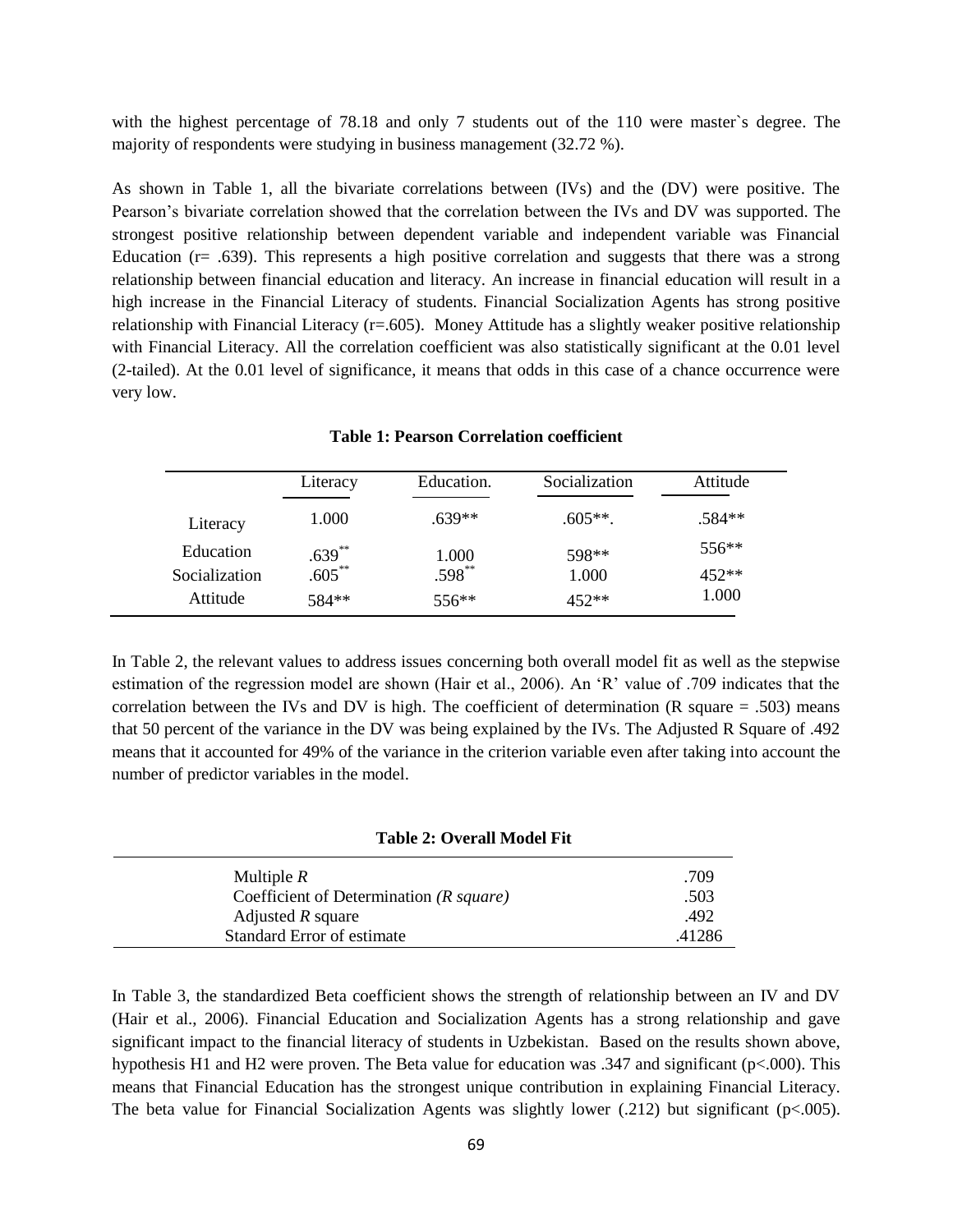However, with the beta value for Money Attitude was .079 and not significant (p>.252). Money Attitude did not make a significant contribution to the dependent variable.

| Model         | <b>Unstandardized Coefficients</b> |            | Standardized<br>Coefficients | t     | Sig. |
|---------------|------------------------------------|------------|------------------------------|-------|------|
|               | B                                  | Std. Error | <b>B</b> eta                 |       |      |
| (Constant)    | .514                               | .307       |                              | 1.674 | .000 |
| Education     | .459                               | .081       | .347                         | 3.835 | .000 |
| Attitude      | .080                               | .069       | .079                         | .749  | .252 |
| Socialization | .214                               | .075       | .212                         | 2.845 | .005 |

## **Table 3: Variables entered in the Regression Model**

# **5.0 Conclusion and Recommendation**

The objective of this research was to study the factors that contribute towards financial literacy of students in Uzbekistan. The results of this study revealed that Financial Education has the highest influence on Financial Literacy of students in Uzbekistan. Support was found for bulk of the conceptual framework and the research questions that were made in this research study. Higher levels of Financial Education and Socialization Agents will result in higher Financial Literacy of students. Uzbekistan can strengthen their students Financial Literacy through improvements in Financial Education. The role of Socialization is also important. However, this research concluded that there is no significant impact of money attitude towards financial literacy among Uzbek students.

In general, the findings of the present study found some consistencies with results of prior studies (e.g.; Danes, Rodriguez, and Brewton, 2013; Calamato, 2010). Past studies also found a positive relationship between Financial Education and Financial Literacy (e.g.; Danes and Huberman, 2007; Danes, Rodriguez, and Brewton, 2013). The relationship between Socialization Agents and Financial Literacy was also consistent with past studies (Calamato, 2010; Wagner, 2015; Peng et al. 2007). Money attitude is considered one of the important indicators of financial literacy among individuals. However, based this research findings, Money Attitude did not have significant relationship with financial literacy. Consistently some past studies (e.g.; Kinzie, 2013; Fah 2010) showed that that there is also negative relationship between money attitude and financial literacy.

The findings will also provide theoretical and practical implications for improving Financial Literacy of students and offer an alternative viewpoint. This research helps to fill the research gaps, hence adds to existing literature. The evidence from this study contains implications for academicians, parents and the education authorities in Uzbekistan in improving the Financial Literacy of students. Hence, the authorities in Uzbekistan should consider Financial Education and Socialization Agents to improve Financial Literacy. The findings suggest that there are benefits to financial literacy. Financial education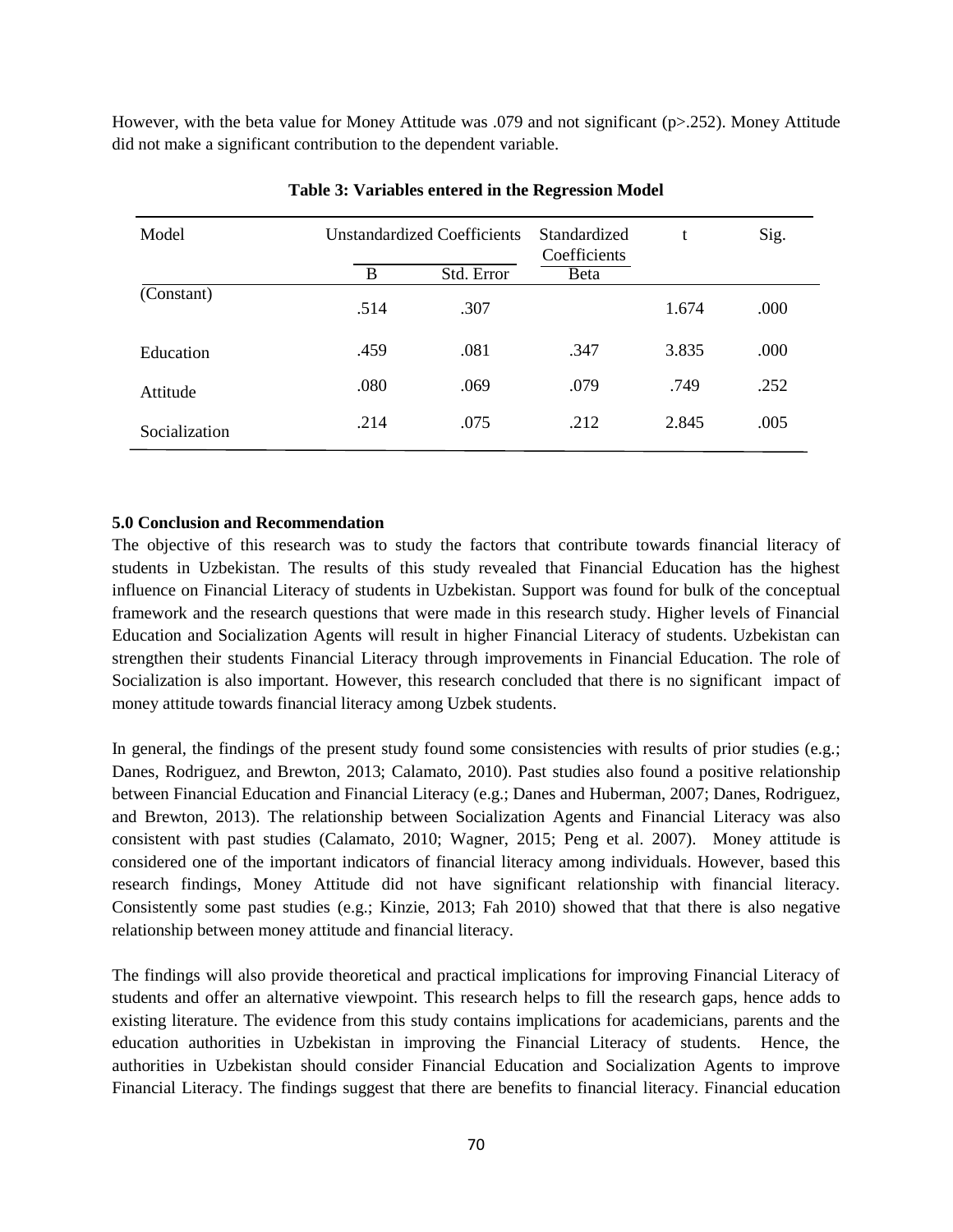has the highest positive relationship with financial literacy. The findings are also expected to assist in creating foundational solutions to better Financial Literacy among students in Uzbekistan.

There are a number of limitations and issues discussed in this study. Firstly, the sample size was small and there are other variables such as environment influences, knowledge and religious influences that should be examined in future studies. The data for this study was collected via a self-reported questionnaire that could be susceptible to bias. The impact of Financial Education among adults was not included in this study. The impact of gender differences or age differences was also not included in this study. The limitations of this study provide directions for future research. For future studies, a more indepth research on Financial Literacy can be undertaken using the qualitative approach. Similar studies among adult respondents or employees can yield further evidence and different findings. In addition, future research can include a bigger sample. Similarly, studies relating to gender differences can yield further evidence to support financial literacy.

# **References**

.

Albeerdy, M. and Gharleghi, B. (2015). Determinants of the Financial Lite racy among College Students in Malaysia. *Journal of Business Administration*, 6(3), p.17.

Amerova, E. (2010). *Financial Education Program for low-income households in Uzbekistan - UzReport.uz*. [online] News.uzreport.uz. Available at: http://news.uzreport.uz/news\_5\_e\_75854.html [Accessed 24 Sep. 2016].

Ansong, A. and Gyenare, M. (2012). Determinants of University Working- Students` Financial Literacy at the University of Cape Coast, Ghana. *International Journal of Business and Management*, 7(9), p.126.

Arrondel, L., Debbich, M. and Savignac, F. (2013). Financial Literacy and Financial Planning in France. *Advancing Education in Quantitative Literacy*, 6(2), p.2013.

Asarta, Carlos J., Andrew T. Hill, and Bonnie T. Meszaros. 2014. The features and effectiveness of the keys to financial success curriculum. International Review of Economics Education 16. 39-50.

Beckmann, E. (2013). Financial Literacy and Household Savings in Romania. *Advancing Education in Quantitative Literacy*, 7(1), p.456.

Bernanke, B. S. 2006. Financial literacy. Testimony before the Committee of Banking, Housing and Urban Affairs of the United States Senate.

Bhushan, P. and Medury, Y. (2013). Financial Literacy and its Determinants. *International Journal of Engineering, Business and Enterprise Applications*, 13(145), p.155.

Bidwell, A., (2014). How Much Loan Debt is From Grad Students? More Than You Think. U.S. News (Online) <https://www.usnews.com/news/articles/2014/03/25>

Borden, L.M., Lee, S.A., Serido, J. and Collins, D., 2008. Changing college students' financial knowledge, attitudes, and behavior through seminar participation. *Journal of family and economic issues*, 29(1), p.23-40.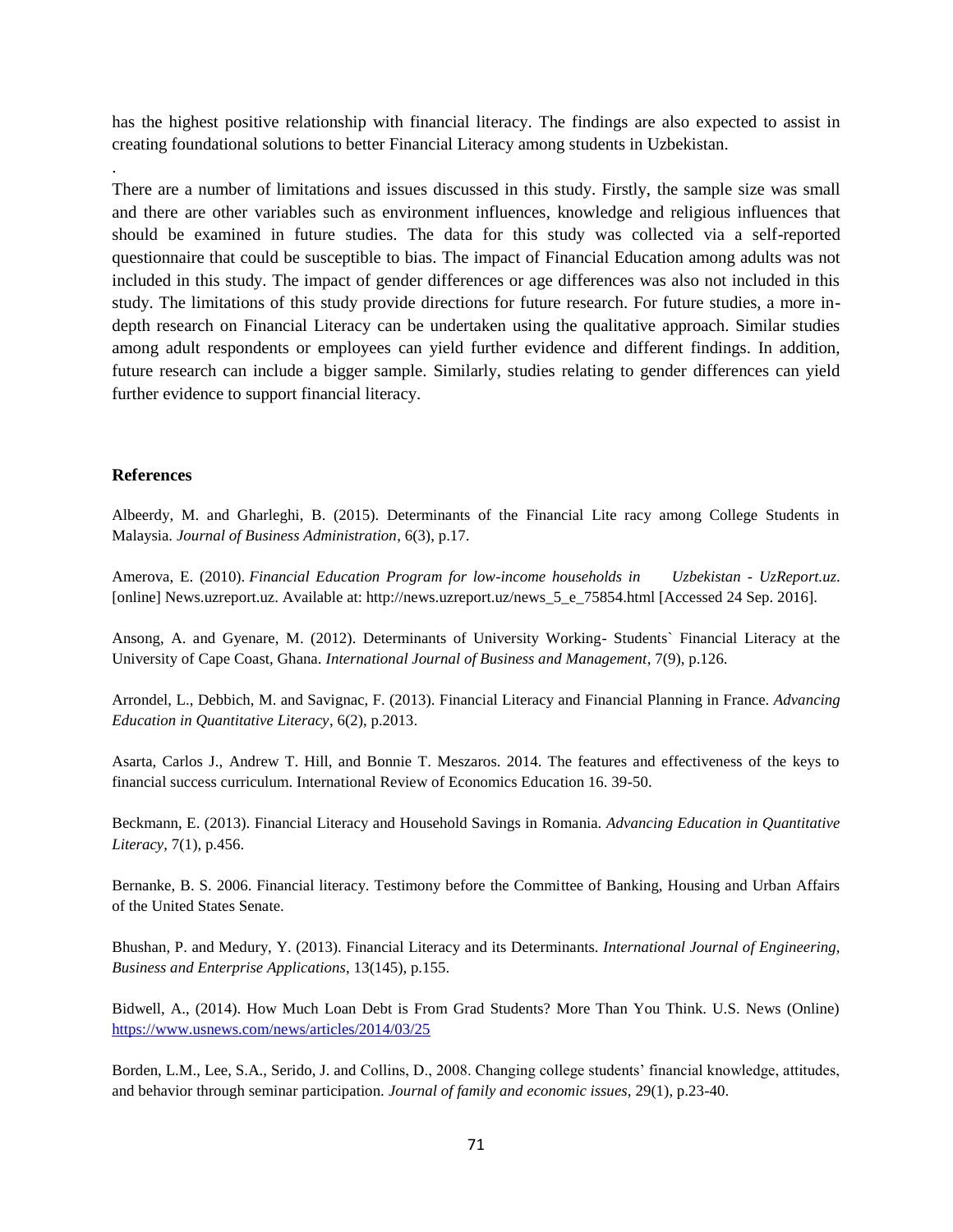Bowen, C. (2002). Financial Knowledge of teens and their parents. *Financial Counseling and planning*, 13(2), p.97. Calamato, M. (2010). Learning Financial Literacy in the Family. *International Journal of Business and Social Science*, 23(1), p.4563.

Chan, C. & McNeal, J. (2006). Children and media in China: an urban‐rural comparison study: Journal of Consumer Marketing: Vol 23, No 2. *Journal of Consumer Marketing*, 23(2), p.78.

Clarke, M. C., Heaton, M. B., Israelsen, C. L., & Eggett, D. L. (2005).The acquisition of family financial roles and responsibilities. Family and Consumer Sciences Research Journal, 33(4), 321-340.

Curto, V. (2010). *Financial Literacy among the Young: Evidence and Implications for Consumer Policy*. PhD. Department of Economics, Dartmouth College.

Danes, S. M., & Haberman, H. R. (2007). Teen financial knowledge, self-efficacy, and behavior: A gendered view. *Journal of Financial Counseling and Planning*, *18*(2), 48-60.

Danes, S. M., Rodriguez, M. C., & Brewton, K. E. (2013). Learning context when studying financial planning in high schools: Nesting of student teacher, and classroom characteristics. *Journal of Financial Counseling and Planning*, 24(2), 20–36.

Dowling, N., Corney, T. and Hoiles, L. (2013). Financial Management Practices and Money Attitudes as Determinants of Financial Problems and Dissatisfaction in Young Male Australian Workers. *Planing Education and Finance*, 4(2), p.234.

Duflo, E. & Seaz, E. (2002). The role of information and social interactions in retirement plan decision: Evidence from a randomized experiment. *Quarterly Journal of Economics*, 118, p815-842.

Fah, B. (2010). Financial Wellbeing of Older Peninsular Malaysians: A Gender Comparison. *Asian Social Science*, 6(3), p.60.

Furnham, A. and Argyle, M. (1998), The Psychology of Money, Routledge, London Gale, W.G. and Levine, R. (2010) "Financial Literacy: What Works? How could it be More Effective?" First Annual Conference of the Financial Literacy Research Consortium Washington, DC, October 2010), [online] Available at SSRN:http://ssrn.com/abstract=2316933 (Accessed Febuary 7, 2015).

Gillen, M. and Loeffler, D. (2012). Financail Literacy and Social Work Students Knowledge is Power. *Journal of Financial Therapy*, 3(2), p.29.

Grable, J. and Joo, S. (2001). A further examination of financial help-seeking behavior. *Financial Counselling and Planing*, 12, p.56.

Hair, J. F., Black, W.C., Babin, J.B., Anderson, R.E. and Tatham, R.L. (2006), Multivariate Data Analysis, (Sixth Edition), Pearson Prentice-Hall International, Upper Saddle River, New Jersey, U.S.A.

Harding, E. (2016), Graduates have an average of £44,000 of debt. MailOnline. (online) http://www.dailymail.co.uk/news/article-3562667/Graduates-average-44-000-debt-Students-leaving-Englishuniversities (Accessed Febuary 7, 2015).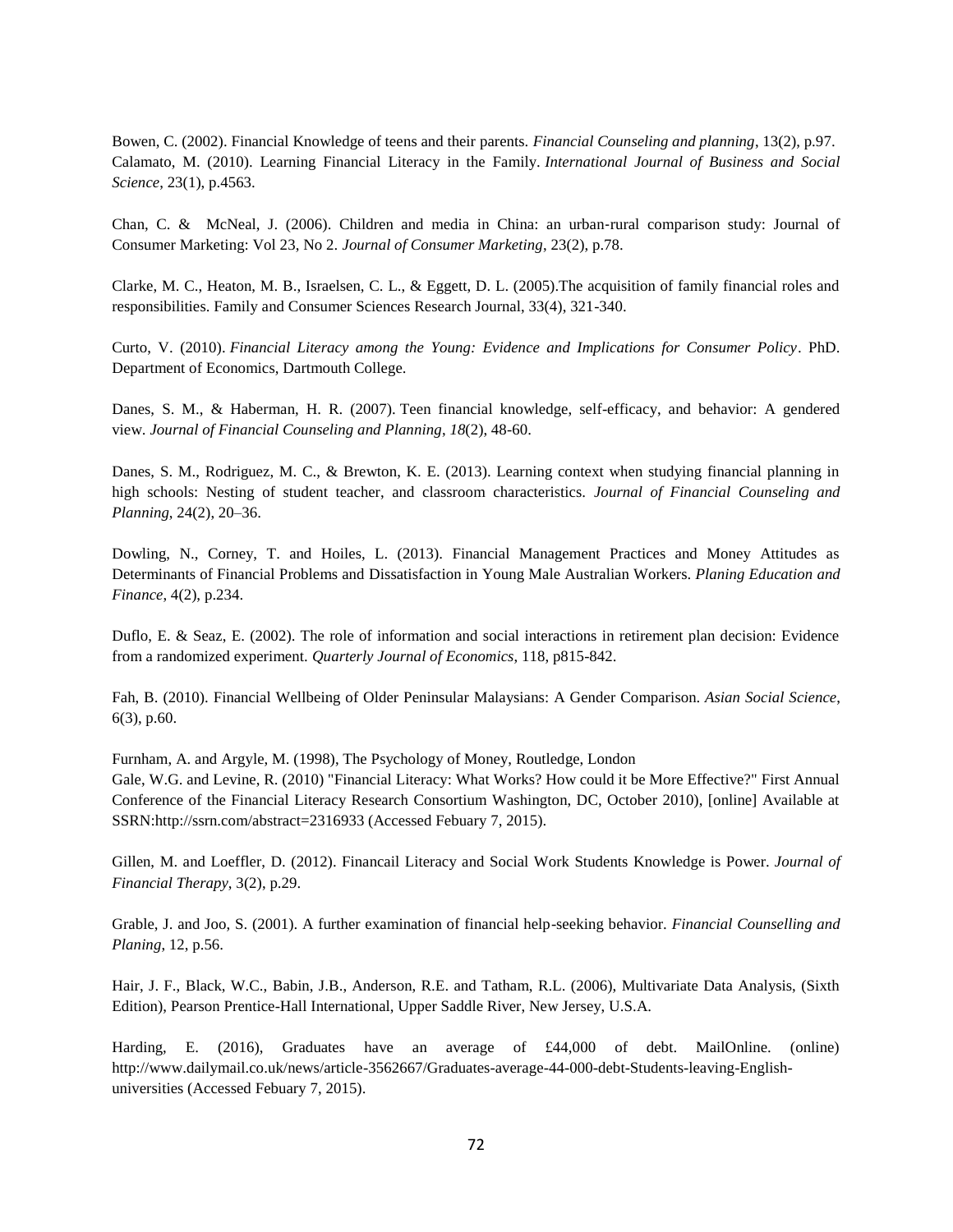Hayhoe, C., Leach, L., Turner, P., Bruin, M. and Lawrence, F. (2000). Differences in spending habits and credit use of college students. *The Journal of Consumer Affairs*, 34(2), p.115.

Hee, S., Hyun, S. and Grable, J. (2012). The role of financial socialization agents, financial experiences, and money attitudes in shaping financial literacy among South Korean youth. *Journal of Adolescence*, 1(12), p.5.

Hilgert, M.A., Hogarth, J.M. and Beverly, S.G., 2003. Household financial management: The connection between knowledge and behavior. *Fed. Res. Bull.*, *89*, p.309.

Ibrahim, D., Harun, R. and Mohamed Isa, Z. (2009). A study of Financial Literacy of Malaysian Degree Students. *Cross-Cultural Communication*, 5(4), p.55.

Ismail, S., Serguieva, A. and Singh, S. (2011) Integrative Model to Students' Attitude to Educational Loan Repayment: A Structural Modelling Approach, Journal of International Education in Business, Vol.4 (2), p. 125-135

Jacob, K., Hudson, S. and Bush, M. (2000). *Tools for survival: An analysis of financial literacy programs for lowerincome families*. [online] Woodstock Institute. Available at: http://www.woodstockinst.org/research/tools-survivalanalysis-financial-literacy-programs-lower-income-families [Accessed 20 Sep. 2016].

Jorgensen, B. (2007). *Financial Literacy of College Students: Parental and Peer Influences*. Ph.D. Virginia Polytechnic Institute and State University.

Kidwell, B. and Turrisi, R. (2004). An examination of college student money management tendencies. *Journal of Economic Psychology*, 25(5), p.605.

Kinzie, S. (2013). In: *Assesement on Finanical Literacy*, 1st ed. London: Lifelong Learning, p.13. Kozina, F. and Ponikvar, N. (2015). Financial Literacy of First-Year University Students: The Role of Education. *International Journal of Management, Knowledge and Learning*, 4(2), p.245.

Krechovska, M. (2015). Financial Literacy as a path to sustainability. *Trendy v podnikání-Business Trends,* 5(2), p.4. Lusardi, A, and Mitchell, O. S.(2014). The economic importance of financial literacy: Theory and evidence. *Journal of Economic Literature* 52 (1): 5-44.

Lusardi, A, and Tufano, P. (2009). Debt Literacy, Financial Experiences, and Overindebtedness.NBER Working Paper 14808.

Lusardi, A. and Mitchell, O. (2006). Financial Literacy and Retirement Preparedness: Evidence and Implications for Financial Education. *Business Economics*, 42(1), p.37.

Lusardi, A., Mitchell, O. S., & Curto, V. (2010).Financial literacy among the young. *Journal of Consumer Affairs*, 44(2), 358-380.

Lyons, A. C. (2008). Risky credit card behavior of college students. In Handbook of consumer finance research, ed. J. J. Xiao, 185-207 Springer.

Lyons, A., Palmer, C., Jayaratme, K. and Scherpf, E. (2006). Are we making the Grade? A national overview of Financial Education and Program Evaluation. *The Journal of Consumer Affairs*, 40(2), p.210.

Mahdzan, N. and Tabiani, S. (2013). The Impact of Financial Literacy on Individual Saving: An Exploratory Study in the Malaysian Context. *Transformations in Business and Economics*, 12(1), p.42.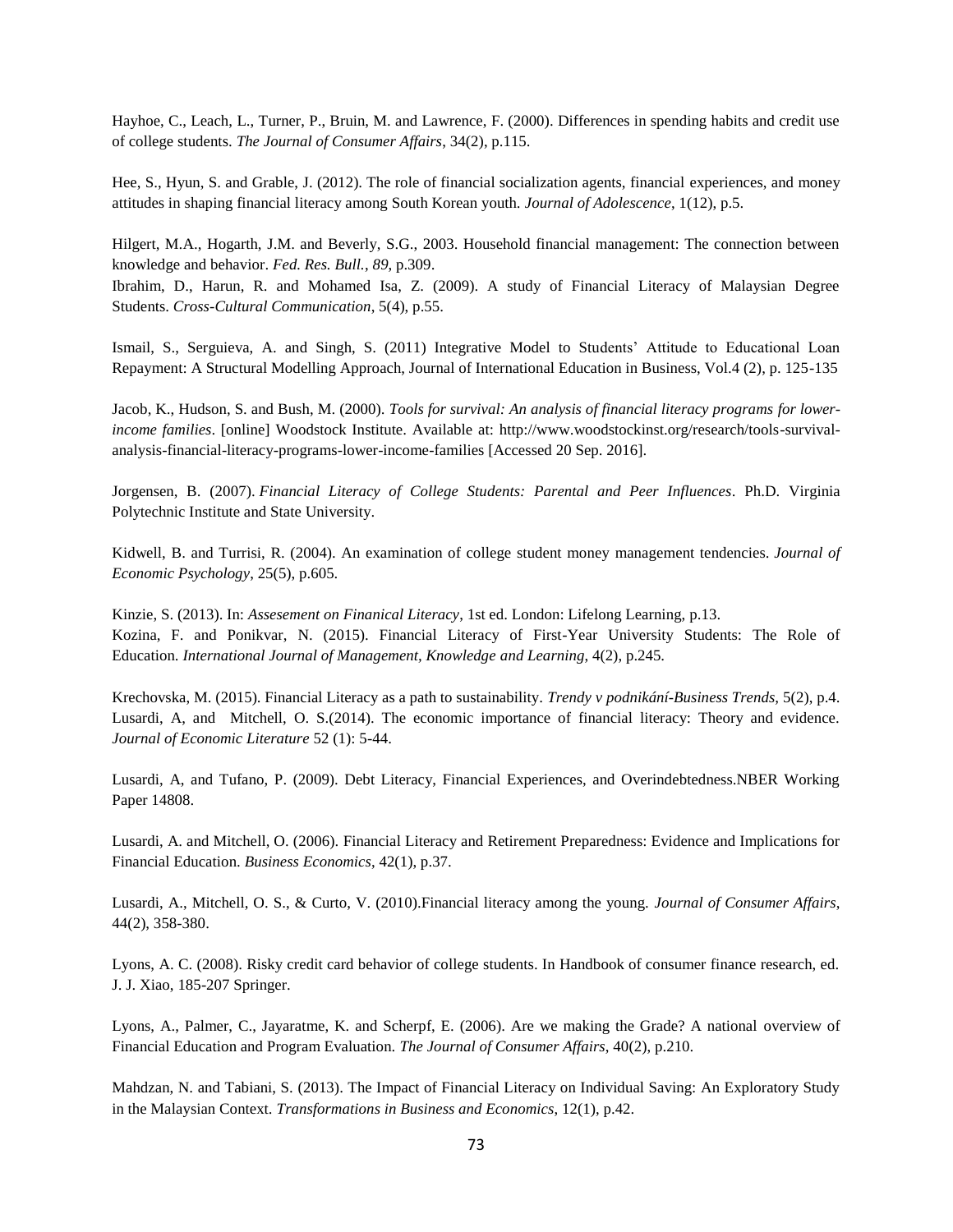Ministry of Finance. (2016). *Financial education development discussed in Uzbekistan*. [online] Available at: https://www.uzdaily.com/articles-id-26428.htm [Accessed 24 Sep. 2016].

Pallant, J. (2005). *SPSS Survival Manual* . 2nd ed. Sydney: Allen&Unwin,.

Peng, T., Bartholomae, M., Cravener, S. and Fox, G. (2007). The impact of personal finance education delivered in high school and college courses. *Journal of Family Economic Issues*, 28(1), p.271.

Peters, R. (2010). *The Concept of Education*. 17th ed. London: Routledge & KeganPaul,

Remi, T., (2016). Research: The Best Strategy for Paying Off Credit Card Debt. *Harvard Business Review*.

Remund, D., (2010). Financial Literacy Explicated: The Case for a Clearer Definition in an Increasingly Complex Economy. The Journal of Consumer Affairs, Vol. 44 (2), p 276-295 Roberts, J.A. and Jones, E., (2001). Money attitudes, credit card use, and compulsive buying among American

college students. *Journal of Consumer Affairs*, *35*(2), pp.213-240.

Sabitova, N. and Muelller, D. (2015). Development of educational programs for enhancing financial literacy of Russian citizens. *EDP Sciences*, 26(01), p.23.

Sabri, M. (2011). *Pathways to financial success: Determinants of financial literacy and financial well-being among young adults*. PhD. Doctor of Philosophy. Iowa State University.

Sallie Mae. 2009. How Undergraduate Students Use Credit Cards. [online] Available at: http://www.salliemae.com/NR/rdonlyres/0BD600F1-9377-46EA-AB1F- 061FC763246/10744 [Assesed 22 Sept 2016].

Saunders, M., Lewis, P. and Thornhill, A. (2012). *Research Methods for Business Students*. 6th ed. New York: Pearson.

Sekaran, U. (2003). *Research Methods for Business- A skill Building approach*. 4th ed. Carbondale: John Wiley & Sons.

Shim, S., Barber, B., Card, N., Xiao, J. and Serido, J. (2010). Financial Socialization of first- year college students; The role of parents, work and education. *Journal of youth and adolescne,* 39(12), p.1459.

Sloan, Willona M. 2012. Should schools teach financial literacy? *Education Update* 54(8): 1-7

Sohn, S., Joo, S., Lee, J. and Kim, M. (2012). Adolescents' financial literacy: The role of financial socialization agents, financial experiences, and money attitudes in shaping financial literacy among South Korean youth. *Journal of adolescence*, 35(4), p.979.

Soroshian, S. and Teck, T. (2014). Spending Behaviour of a Case of Asian University Students. *Asian Social Science*, 10(2), p.345.

Stango, Victor and Jonathan Zinman (2007). "Fuzzy Math, Disclosure Regulation, and Credit Market Outcomes." Working Paper. September.